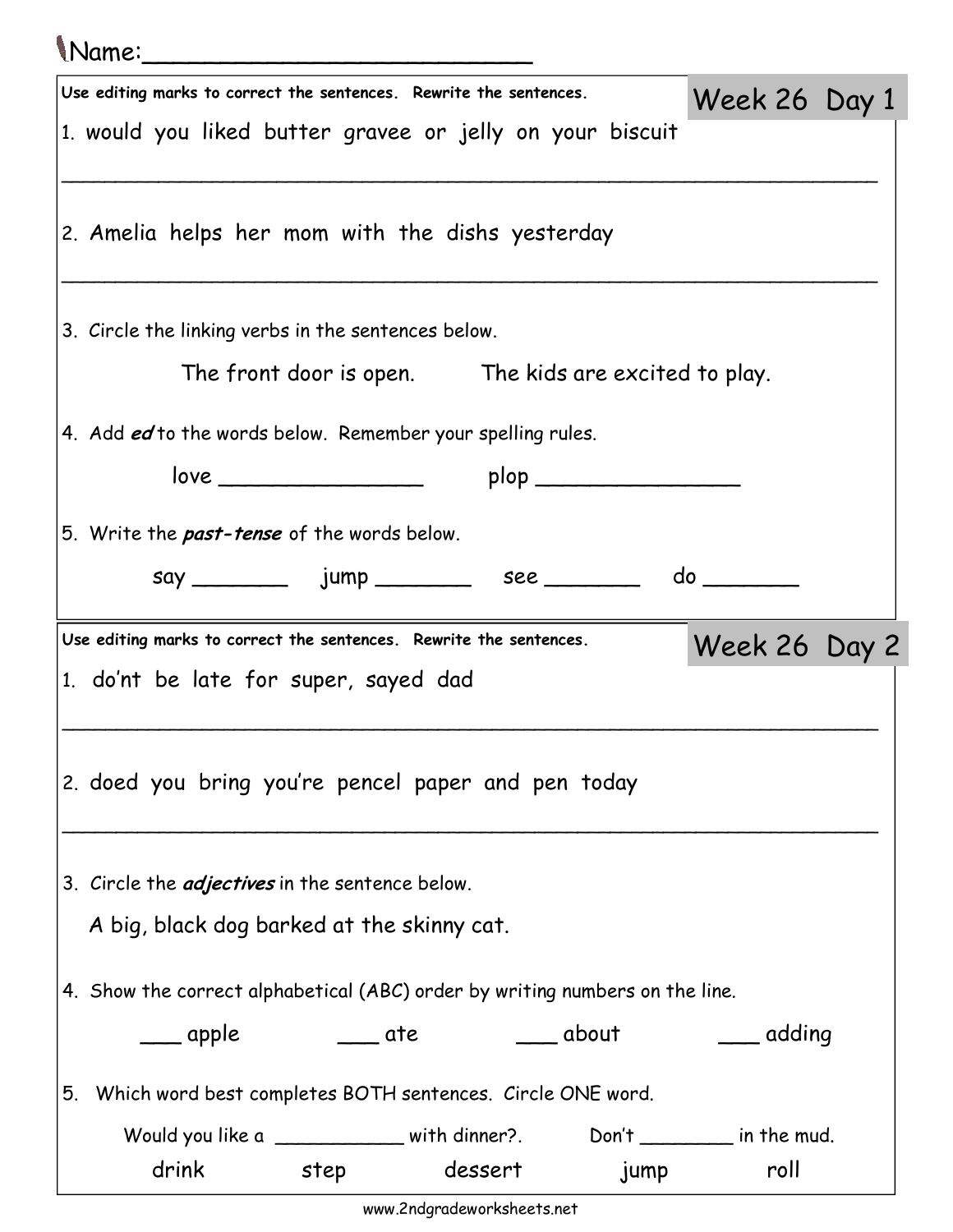## Name:\_\_\_\_\_\_\_\_\_\_\_\_\_\_\_\_\_\_\_\_\_\_\_\_\_

| U VUITICI                                                                    |                                                                                                             |                                                               |     |     |     |               |  |  |
|------------------------------------------------------------------------------|-------------------------------------------------------------------------------------------------------------|---------------------------------------------------------------|-----|-----|-----|---------------|--|--|
|                                                                              | Use editing marks to correct the sentences. Rewrite the sentences.                                          |                                                               |     |     |     | Week 26 Day 3 |  |  |
|                                                                              | 1. sam wrote a leter to he's pen pal in texas                                                               |                                                               |     |     |     |               |  |  |
|                                                                              |                                                                                                             |                                                               |     |     |     |               |  |  |
|                                                                              | 2. some one took my money, said garret                                                                      |                                                               |     |     |     |               |  |  |
|                                                                              | 3. Circle the adjectives in the sentence below.                                                             |                                                               |     |     |     |               |  |  |
|                                                                              | Three red birds ate the little worms.                                                                       |                                                               |     |     |     |               |  |  |
| 4. Show the correct alphabetical (ABC) order by writing numbers on the line. |                                                                                                             |                                                               |     |     |     |               |  |  |
|                                                                              | tall t                                                                                                      | ____ lady ______ turkey                                       |     |     |     | ten           |  |  |
|                                                                              |                                                                                                             |                                                               |     |     |     |               |  |  |
|                                                                              | 5. Divide the compounds words into the smaller words with a $\sqrt{ }$ .                                    |                                                               |     |     |     |               |  |  |
|                                                                              |                                                                                                             | doorknob buttonhole mailbox starfish                          |     |     |     |               |  |  |
|                                                                              |                                                                                                             |                                                               |     |     |     |               |  |  |
|                                                                              | Use editing marks to correct the sentences. Rewrite the sentences.                                          |                                                               |     |     |     | Week 26 Day 4 |  |  |
|                                                                              | 1. i want to go to blue crab for dinner                                                                     |                                                               |     |     |     |               |  |  |
|                                                                              |                                                                                                             |                                                               |     |     |     |               |  |  |
|                                                                              | 2. anna useed a magnit paper clip and hammer for her experiment                                             |                                                               |     |     |     |               |  |  |
|                                                                              |                                                                                                             |                                                               |     |     |     |               |  |  |
|                                                                              | 3. Circle the correct word to show they had to build it again.                                              |                                                               |     |     |     |               |  |  |
|                                                                              |                                                                                                             | We had to (prebuild / rebuild) the tree house after the storm |     |     |     |               |  |  |
|                                                                              |                                                                                                             |                                                               |     |     |     |               |  |  |
|                                                                              | 4. Circle the homophones below.                                                                             |                                                               |     |     |     |               |  |  |
|                                                                              | blue                                                                                                        | purple                                                        | new | gnu | red | knew          |  |  |
|                                                                              | 5. Divide the words into syllables with a $\prime$ . Circle the open syllable.<br>minus secret yogurt diner |                                                               |     |     |     | human         |  |  |